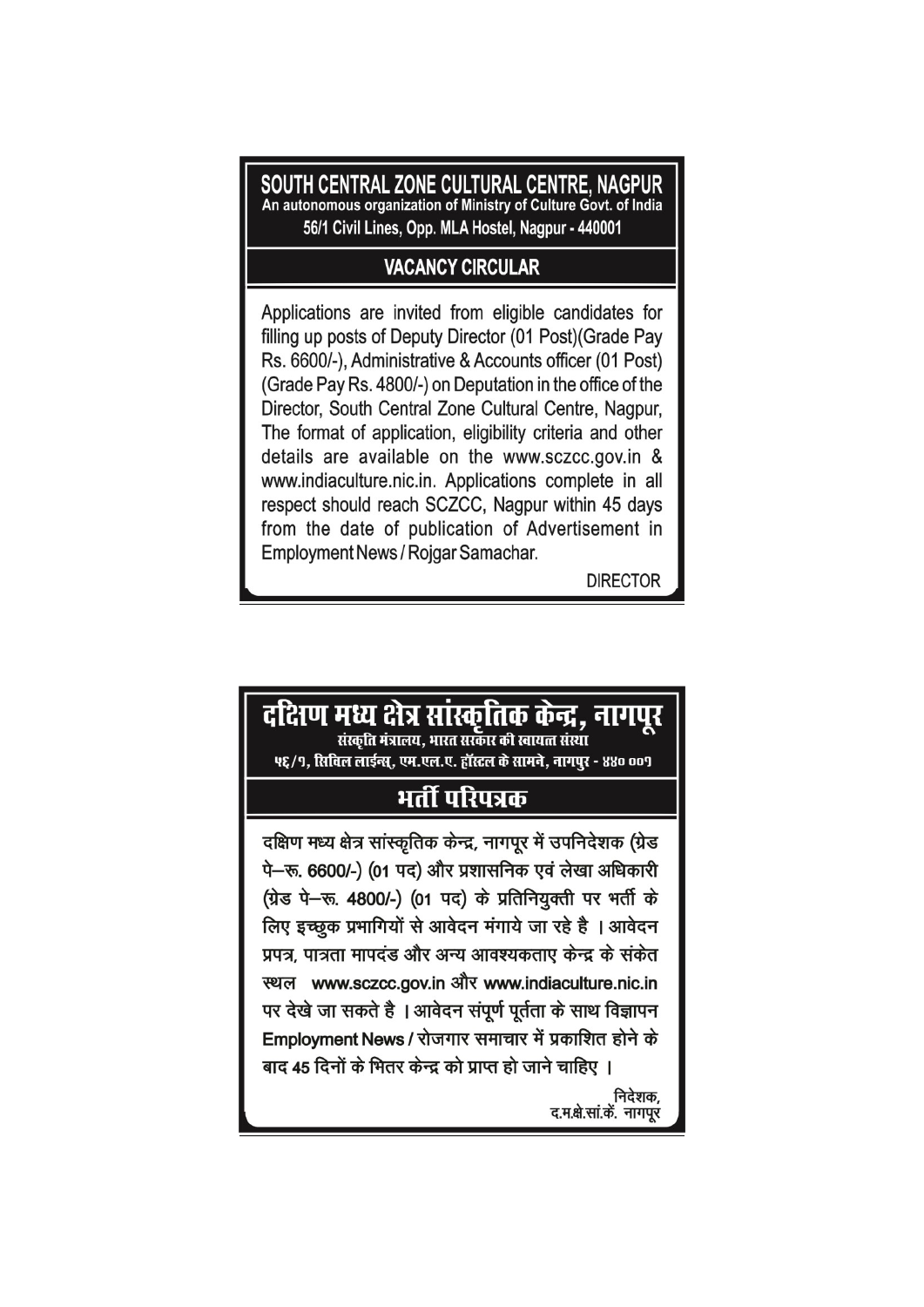#### **SOUTH CENTRAL ZONE CULTURAL CENTRE, NAGPUR**

MINISTRY OF CULTURE, GOVERNMENT OF INDIA 56/1, Civil Line, Nagpur 440 001 (Maharashtra)

No. SCZCC/Estt/Vacancy/ 2393 /2017 Date :- 20 /06/2017

#### **VACANCY CIRCULAR**

Applications are invited from eligible candidates for filling up posts of Deputy Director (01 Post)(Grade Pay Rs. 6600/-), Administrative & Accounts officer (01 Post) (Grade Pay Rs. 4800/-) on Deputation in the office of the Director, South Central Zone Cultural Centre, Nagpur. Applications complete in all respect should reach SCZCC, Nagpur within 45 days from the date of publication of advertisement in Employment News / Rojgar Samachar.

| 01 | $\mathbf{A}$ | Name of the post                       | Deputy Director (Admn. & Accounts) (Group -"A")                                                                                                                                                                                                                                                                                                                                                                                                                    |
|----|--------------|----------------------------------------|--------------------------------------------------------------------------------------------------------------------------------------------------------------------------------------------------------------------------------------------------------------------------------------------------------------------------------------------------------------------------------------------------------------------------------------------------------------------|
|    | B            | Number of post                         | One                                                                                                                                                                                                                                                                                                                                                                                                                                                                |
|    | $\mathsf{C}$ | Mode of Recruitment                    | Deputation from Central Government/State<br>On<br>Governments or their autonomous bodies/University<br>& have experience in the field related to Art &<br>Culture.                                                                                                                                                                                                                                                                                                 |
|    | D            | Scale of Pay                           | Rs. 15600-39100+GP Rs. 6600                                                                                                                                                                                                                                                                                                                                                                                                                                        |
|    | E            | <b>Eligibility Criteria</b>            | Officers working in Central Government / State<br>their<br>Governments<br>or<br>autonomous<br>bodies<br>Universities<br>i) Holding analogous post on regular basis or<br>ii) Having 3 Years of regular service in the scale of Rs.<br>15600 - 39100 + GP 5400 OR<br>iii) Having 5 years of combined regular service in the<br>scale of GP 5400 & GP 4800<br>iv) Knowledge of Accounts & Administrative matters.<br>v) Working knowledge of Computer/MS Office etc. |
|    | F            | Tenure of appointment                  | The period of deputation including the period of<br>deputation in another ex-cadre post held immediately<br>preceding this appointment in the same or some<br>organization/ department shall ordinary not exceed 3<br>years.                                                                                                                                                                                                                                       |
|    | G            | Place of Duty                          | Nagpur (Maharashtra)                                                                                                                                                                                                                                                                                                                                                                                                                                               |
|    | н            | Last Date of Receipt of<br>Application | Within 45 days from the date of publication of<br>Advertisement<br>Employment News<br>in<br>Rojgar<br>$\sqrt{2}$<br>Samachar.                                                                                                                                                                                                                                                                                                                                      |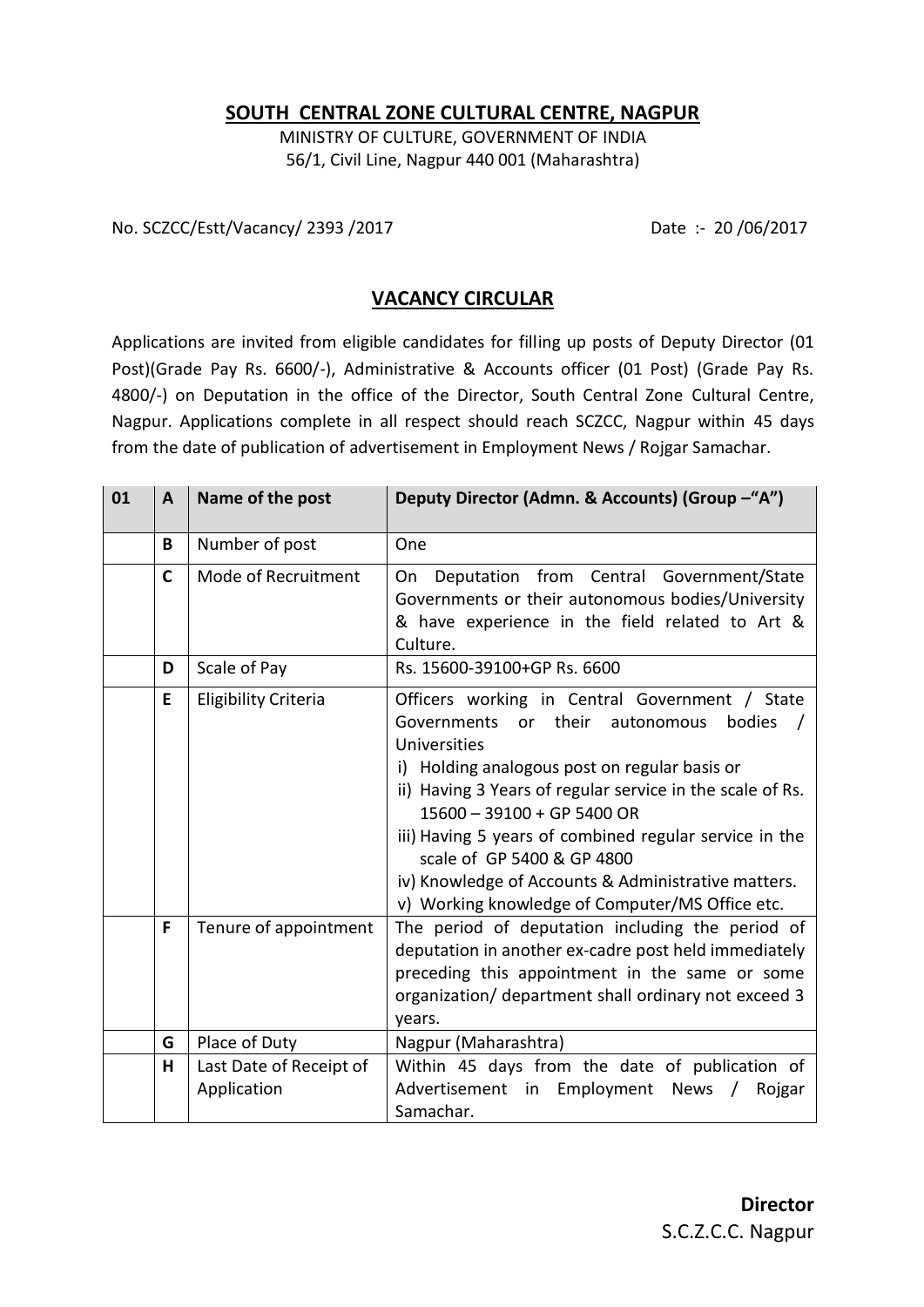## **Application form for the post of Deputy Director, South Central Zone Cultural Centre, Nagpur**

| $\mathbf{1}$     | Name in Block Letters                                                                                                   |                       |                  |  |          |    |               |                  |  |
|------------------|-------------------------------------------------------------------------------------------------------------------------|-----------------------|------------------|--|----------|----|---------------|------------------|--|
| $\overline{2}$   | Address/Tel No. /                                                                                                       |                       |                  |  |          |    | Affix recent  |                  |  |
|                  | Mobile No. / Email Id                                                                                                   |                       |                  |  |          |    | passport size |                  |  |
| $\overline{3}$   | Date of Birth (in Christian era)                                                                                        |                       |                  |  |          |    | Photograph    |                  |  |
| 4                |                                                                                                                         | Age as on the date of |                  |  |          |    |               |                  |  |
|                  | publication of advertisement                                                                                            |                       |                  |  |          |    |               |                  |  |
| 5                | <b>Educational and other Qualifications:</b>                                                                            |                       |                  |  |          |    |               |                  |  |
|                  |                                                                                                                         |                       |                  |  |          |    |               |                  |  |
| 6                | Achievements and experience in cultural field. Achievements and experience in cultural field.                           |                       |                  |  |          |    |               |                  |  |
|                  |                                                                                                                         |                       |                  |  |          |    |               |                  |  |
| $\overline{7}$   | Administrative experience in cultural field.                                                                            |                       |                  |  |          |    |               |                  |  |
|                  |                                                                                                                         |                       |                  |  |          |    |               |                  |  |
| 8                | Details of Employment, in chronological order:                                                                          |                       |                  |  |          |    |               |                  |  |
|                  |                                                                                                                         |                       |                  |  |          |    |               |                  |  |
|                  | Name of the Office                                                                                                      | Post held             | Nature of        |  | From     | To | Scale of      | Nature of duties |  |
|                  |                                                                                                                         |                       | employment i.e.  |  |          |    | Pay           | performed        |  |
|                  |                                                                                                                         |                       | Ad-hoc or        |  |          |    |               |                  |  |
|                  |                                                                                                                         |                       | temporary or     |  |          |    |               |                  |  |
|                  |                                                                                                                         |                       | quasi- permanent |  |          |    |               |                  |  |
|                  |                                                                                                                         |                       | or permanent or  |  |          |    |               |                  |  |
|                  |                                                                                                                         |                       | deputation       |  |          |    |               |                  |  |
|                  |                                                                                                                         |                       |                  |  |          |    |               |                  |  |
|                  |                                                                                                                         |                       |                  |  |          |    |               |                  |  |
| $\boldsymbol{9}$ | Please state clearly whether in the light of the above information, how you                                             |                       |                  |  |          |    |               |                  |  |
|                  | meet the requirements of the post                                                                                       |                       |                  |  |          |    |               |                  |  |
| 10               | Additional information, if any, which you would                                                                         |                       |                  |  |          |    |               |                  |  |
|                  | like to mention in support of your suitability for                                                                      |                       |                  |  |          |    |               |                  |  |
|                  | the post                                                                                                                |                       |                  |  |          |    |               |                  |  |
| 11               | List of Documents attached (All documents should be self-attested. Application should be<br>continuously page numbered) |                       |                  |  |          |    |               |                  |  |
| Document         |                                                                                                                         |                       |                  |  | Page No. |    |               |                  |  |
|                  |                                                                                                                         |                       |                  |  |          |    |               |                  |  |
|                  |                                                                                                                         |                       |                  |  |          |    |               |                  |  |
|                  |                                                                                                                         |                       |                  |  |          |    |               |                  |  |

I hereby declared that all statements made in this application are true, Complete and correct to the best of my knowledge and belief. I understand that in the event of any information being found suppressed/ false or ineligibility being detected before or after the selection, my candidature/ appointment is liable to be cancelled.

Signature of the Candidate:……………………………………

Name of Candidate: …………………….…………….………….

| Place: |  |
|--------|--|
| Date:  |  |